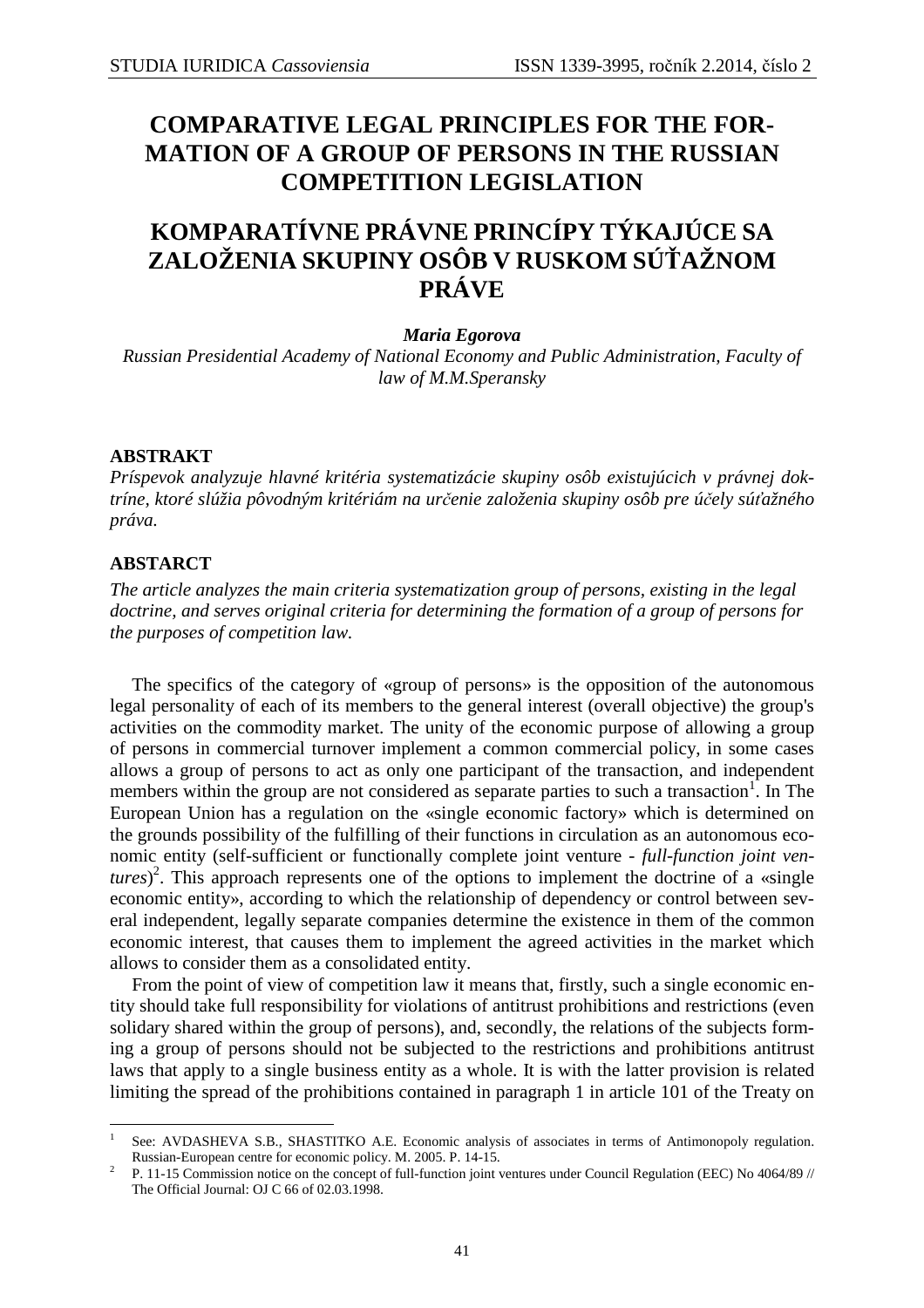the functioning of the European Union<sup>3</sup> to any variants of agreements between two or more persons, in the aggregate components of a single economic entity.

\*\*\*

The most important distinctive feature of the corporate management within the group of persons is the lack of internal unity of the economic entity, which is essentially a set of Autonomous legal personality of persons United on the basis of corporate subordination criteria for the determination of which need to be studied and formalization. In such conditions, the methods of corporate governance, traditionally used within a single legal entity and based on the norms of the law depart on the second plan, and the greatest importance is the actual system of relations between members of the group, which is based on the attributes of the current economic power (or dependence), reflected in the establishment of specific forms of domination of a single legal entity by another (others).

Such dominance is expressed in real possibility of adoption by a single company decisions to be borne by other companies in the system of groups of persons subordinate position. This dominance allows the determination of results of managerial activity, directed towards the Commission of individual members of the action giving rise to the consolidated effect, satisfying, ultimately, the economic interests of all members of the group; shapes the policy of the group in General. Essentially this domination is a kind of corporate control, which must be regarded as an attribute and one of the most important functions of the control group of per $sons<sup>4</sup>$ .

The notion of control is the basis of the European Antimonopoly legislation<sup>5</sup>, uses a set of property (first of all stock) and moral (economic content of structural relations between the companies) monitoring tools<sup>6</sup>. It seems that this approach is the most accurate in relation to the definition of content of the corporate subordination within a group of persons. In accordance with the subordination of some members of the other group is made on the basis **of two types of the power**:

1) **a corporate power**, based on the relationship, has been installed norms of the corporate legislation: a) participation based on the financial component (shares, interests) and as expressed in the possibility of establishing control through the formation of the bodies of management of the Corporation in the form of the General meeting of shareholders and the Board of Directors, and b) the management of the legal person in the form of establishment of control over the activities of the individual or collegiate Executive body the Corporation, as well as control over the formation of the composition of the Board in an economic society.

2) **an economic power**, which is based on the economic (business) relations, has determined the position of economic dependency of one or more members of the group from the other. Such a provision in the economic turnover the most frequently arise in the relations on long-term supplies (especially in large trading networks), distributor relationship, franchising

 $\overline{a}$ 

//http://eur-lex.europa.eu/LexUriServ/LexUriServ.do?uri=OJ:C:2008:095:0001:0048:EN:PDF,

http://eur-lex.europa/LexUriServ/LexUriServ.do?uri=OJ:C:2008:115:0058:0199:EN:PDF

<sup>3</sup> Treaty on the Functioning of the European Union (TFEU)). Signed in Rome 25.03.1957.

<sup>4</sup> This approach is close enough understanding of control within the Concept of corporate governance adopted in the doctrine and the corporate laws of the States of the Romano-Germanic legal family. (See, for example: Hopt K. The European system of corporate governance after the Enron // Corporate lawyer. 2005. N 1. C. 35 - 39; N 2. C. 29 - 33).

<sup>5</sup> See: AVDASHEVA S.B., SHASTITKO A.E. Economic analysis of associates in terms of Antimonopoly regulation. Russian-European centre for economic policy. M. 2005. P. 17.

<sup>6</sup> See: pp. 11-15 explanations of the European Commission on competition «On the concept of functional complete joint ventures» (Commission Notice on the concept of **full-function joint ventures** under Council Regulation (EEC) № 4064/89 on the control of concentrations between undertakings) // http://www.hartpublishingusa.com/updates/Korah/ffjoint.pdf. pp. 91-94 Commission Consolidated Jurisdictional Notice under Council Regulation (EC) No 139/2004 on the control of concentrations between undertakings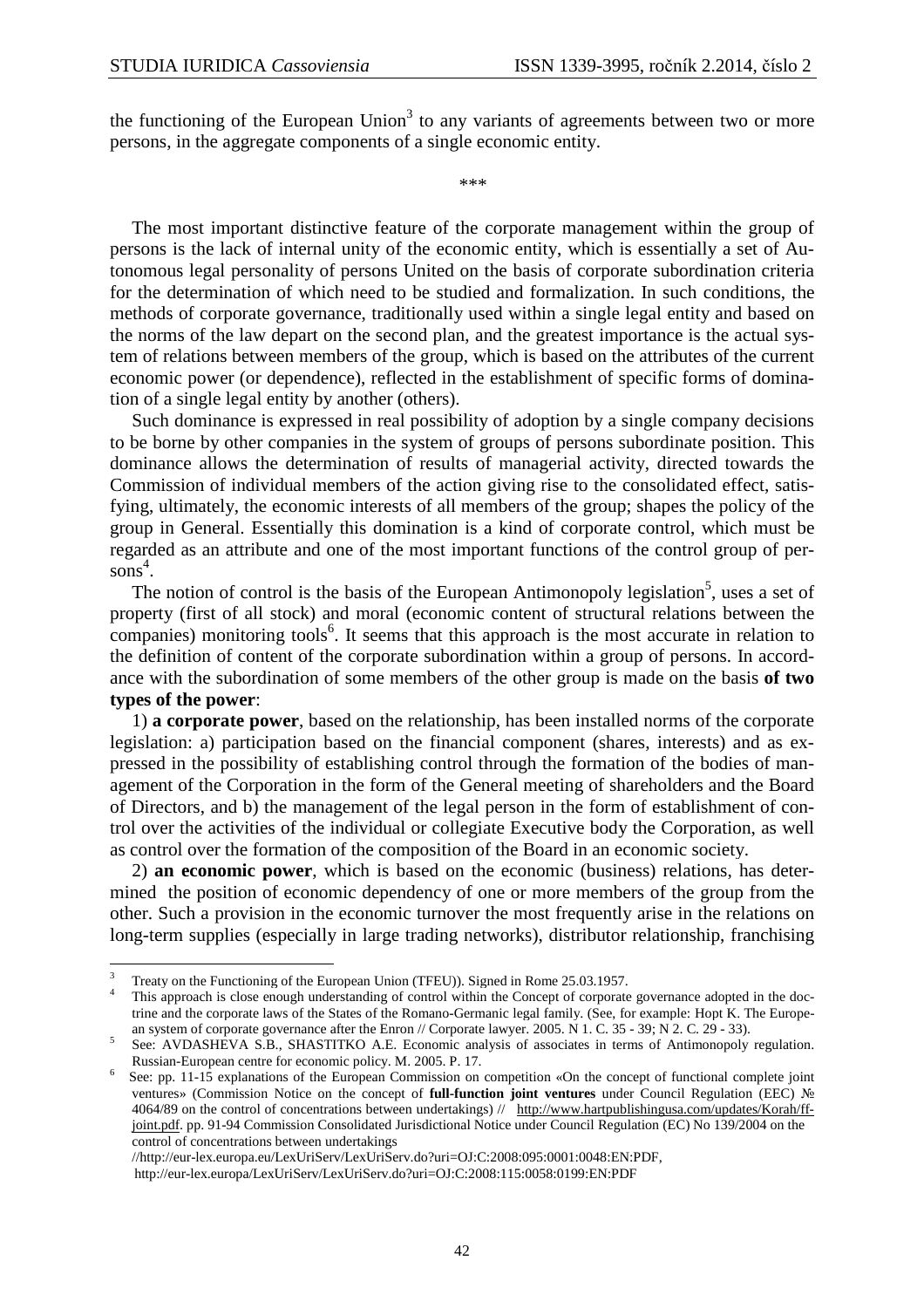contracts and commercial representation and other signs of economic power in the European legislation are based on the structural economic ties between companies, as well as on the content and structure of contractual relations between them. Priority is given to the economic component of the relations between economic entities, not legal form, indirect of such communication. On this principle in the European law is built on the concept of the acquired control underlying the determination of the participant of the transaction on economic concentration, leading to sustainable changes in the structure of the entities involved in the transaction.<sup>7</sup> Such an approach allows to detect the presence of the so-called instrumental companies forming part of the corporate veil even in cases where they are from the formally legal point of view, have the status of subsidiaries in relation to the ultimate parent company. Criteria for identifying instrumental of the company are set in order to determine its self-sufficiency (functional completeness - full function). In case the company can be recognized as a full function, respectively, transactions with its participation are regarded as independent transaction Autonomous legal entity. If certain criteria instrumental company does not match the characteristics of the enterprise full function, the participants of the transaction is presumed to its owners, i.e. participants of the group (in particular, the parent company), that is the basis for the possibility of removing «corporate cover and bring to responsibility not only an instrument company, but also its co-owners.

Criteria for assessing the company as instrumental and not full function, is the number of signs in the presence of which each parent may be regarded as a participant of the transaction, even when such transactions are made only on behalf of an instrument company. Among these signs of clause 28 explanations of the European Commission on competition «On the concept of functional complete joint ventures», in particular attributes: 1) the objective of creating an instrument company; 2) the lack of implementation of its independent activity; 3) the existence of the company in the form of instrumental of Association; 4) evidence of actual committing transactions owners instrument company (the parent companies or any of them), and not by the company; 5) a significant diversification in instrumental activities of the company, which allows to make the conclusion, that actually deals were made not own it, and its parent companies; 6) implementation of enterprise functions commonly performed by similar companies in a particular commodity market; 7) effective access to such markets; 8) analysis of the content of the transactions made by the company during starting a period its existence; 9) analysis of the composition of the company's counterparties, which should not parent companies; 10) the duration of functioning of the company and the stability of its existence, the joint venture will not be considered to operate on a permanent basis, if it is established for a short finite time).

As you can see, the criteria for the differentiation of the «self-contained» company from the «instrumental», based on the contents of structural economic relations between economic entities and, accordingly, the criteria for the presence or absence of the economic power of one subject over another, have expressed an evaluative character and can be applied even in the absence of precisely regulated legal criteria. The possibility of using economic criteria is based on transparency and openness of markets, high level of discipline and responsibility of the participants, as well as on the necessity and possibility of conducting a thorough and rigorous analysis of the activity of each participant in a particular market, based on the highest skills appropriate regulatory authorities, in particular, on the training of the members of the European competition Commission), largely difficult, and sometimes it is impossible in mod-

 $\overline{a}$ 7 P. 5 and 7 Commission notice on the **concept of undertakings concerned** under Council Regulation (EEC) No 4064/89 on the control of concentrations between undertakings)

http://eur-lex.europa.eu/LexUriServ/LexUriServ.do?uri=OJ:C:1998:066:0014:0024:EN:PDF. P. 147 Commission Consolidated Jurisdictional Notice under Council Regulation (EC) No 139/2004 on the control of concentrations between undertakings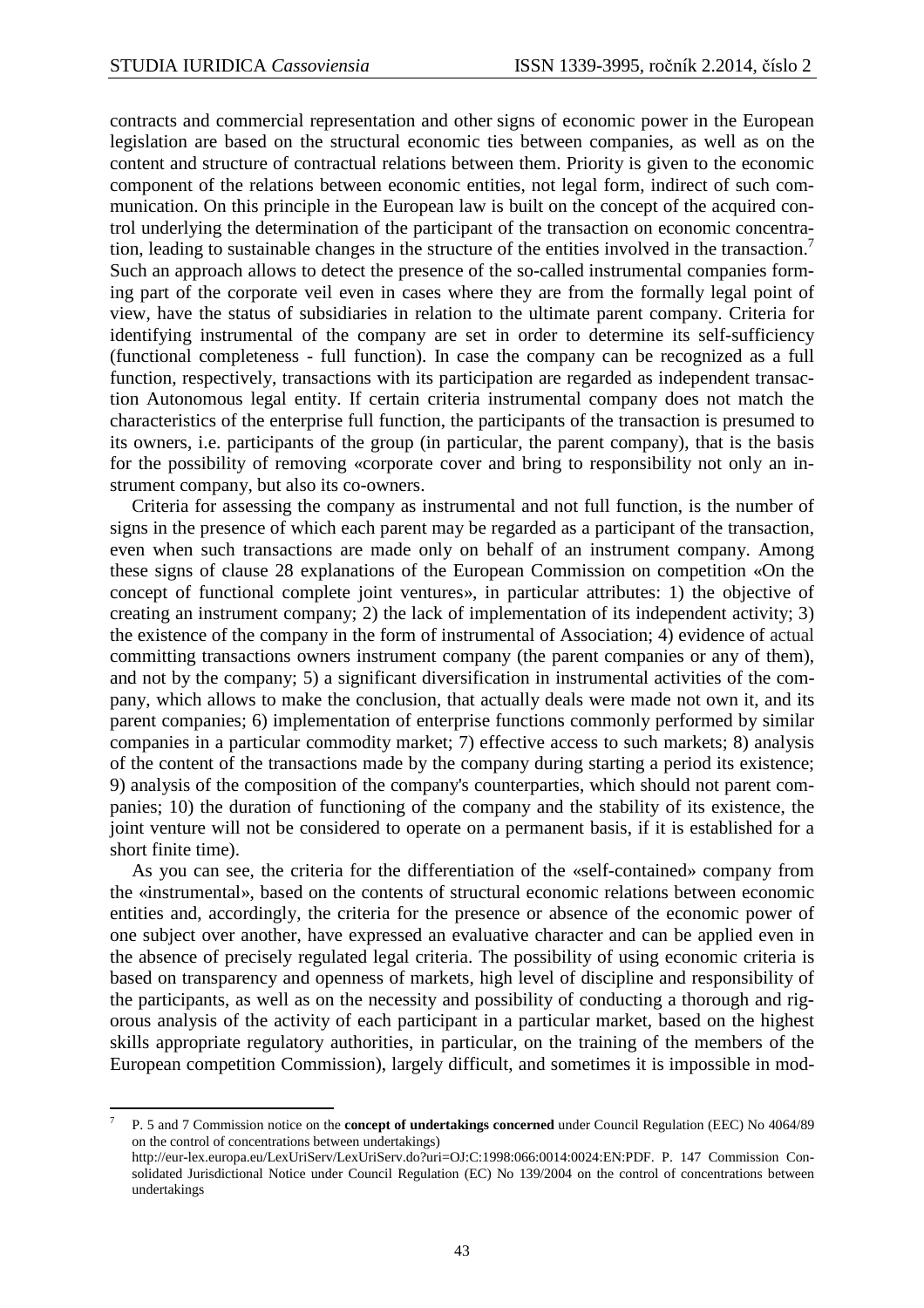$\overline{a}$ 

ern conditions of Russian economic markets. Probably, this explains the absence of necessity in the allocation in the European legislation (as well as in Anglo-Saxon law) category «a group of persons», because antitrust restrictions are defined not by the formal legal regulation, and through the identification of economic criteria, based on the principles of establishing effective control over activity of the enterprise and determine its ability to carry out independent economic activities.

Despite this, in the modern Russian commodity market the actual use of economic power enough expressed. However, the practice of Russia's business turnover in the present period of time not been formed in order to use the signs of economic power as criteria in determining the effects of interaction of subjects of economic activity as members of the group; The use of economic criteria economic power, similar to the European approach, in the current Russian economic and legal space, may give rise to the provisions of legal uncertainty and substantially increase the cost of enforcement, due to the absence in the Russian legal system prerequisites for the parallel use of elements of economic analysis for the regulation of competition.

In this sense, the needs of the business turnover in Russia in a greater degree will correspond to the normative-legal approach to defining criteria of a group of persons, based on the attributes of the establishment of corporate power of one is an independent legal entity over another. Therefore, it is necessary to proceed from the fact that the category of «group of persons», constituting an element of the system of competition law, is based on the corporate legal criteria for determining the content of the corporate subordination, constituted the core of the relations between the members of the group of persons.

The criterion of control over property, used in the European competition legislation for the qualification of the need for prior Antimonopoly control over transactions on the economic concentration as a group of persons<sup>8</sup>, which is an indirect analogue of the characteristic corporate control, used in the Russian Antimonopoly legislation in article 9 of the Russian Federal law on protection of competition<sup>9</sup>, is built on the relation of the rights of corporate participation and management of the various individuals during the analysis of the totality of enterprises in transactions, the effects of the economic concentration.

Such criteria in the Regulation of the Council of the EU merger (the «EC Regulation») are arranged on five main levels. The first level is the basic unit of analysis of the transaction on concentration, which represents the economic entity whose activity is analyzed (part «A» of paragraph 4 of article 5 of the EC Regulation).

*The second level* criteria analysis is actually corporate criteria, which are expressed in the possession or disposal of capital stocks (shares) or business assets other economic entities by economic entity and the same assets of the economic entity whose activity is analyzed, other economic entities. Such ownership can be carried out both directly (subject In» owns more than 50% of assets subject «A») and indirectly (for example, the subject of «In» owns more than 50% of the assets of «C», which, in turn, owns more than 50% of assets subject «And»). Among such criteria include: 1) ownership of more than 50% of shares and (or) business assets; 2) more than 50% of the voting rights in the management of the company; 3) the right to appoint more than half of the members of the Supervisory Board composition of the steering bodies; 4) the right of succession in respect of property of the enterprise; 5) the right to manage the Affairs of the enterprise (paragraphs I to IV of part «b» of paragraph 4 of article 5 of the EC Regulation). Quite clearly, that all the listed criteria are the contents of the corporate rights to participate and management companies.

<sup>8</sup> See: article 5 of Council Regulation (EC) mergers hereinafter «EC Regulation») no 139/2004 of 20 January 2004 (Council Regulation (EC) No 139/2004 of 20 January 2004 on the control of concentrations between undertakings (the EC Merger Regulation) // http://eur-lex.europa.eu/LexUriServ/LexUriServ.do?uri=OJ:L:2004:024:0001:002:en:PDF

<sup>9</sup> The Russian Federation Federal law from 26.07.2006 № 135-FZ «On competition protection» // Collection of legislation of the Russian Federation as at 31.07.2006, N 31 (1 h), article 3434.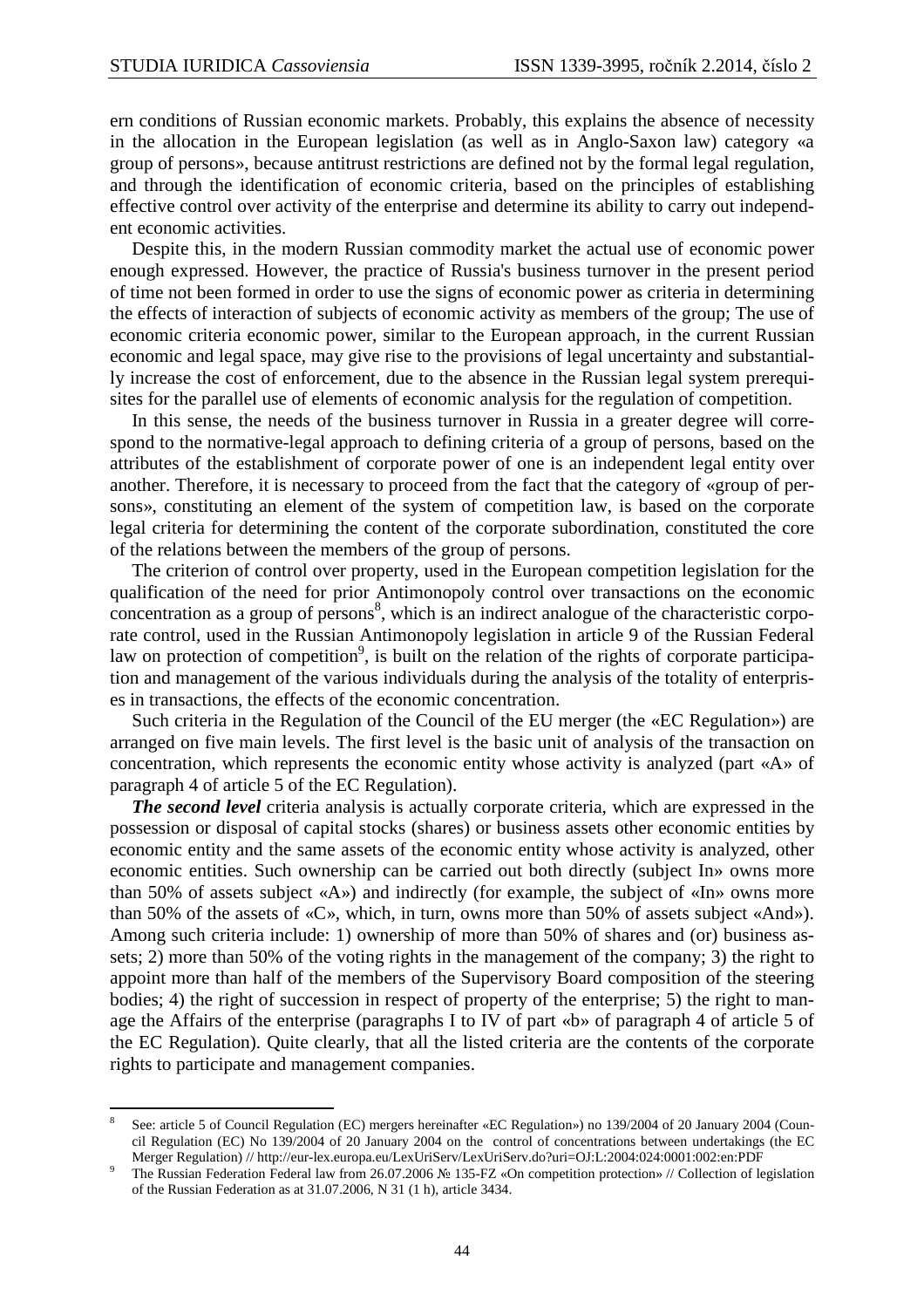These corporate criteria are the basis for determining the depth of disclosure of the composition of the members of mergers, regulating the third, fourth and fifth level of such criteria. EU regulation provides that the depth of the composition of participants of a merger determined on the basis of these criteria, respectively, determined by their presence in three more consistently existing groups of people: *the third level* - the subsidiaries of a person «A» for which «A» owns property or has the rights specified in part «b» of paragraph 4 of article 5 of Regulation (EC, in respect*; the fourth level* - those enterprises for which the companies in the third level have the rights or powers listed in part «b» of paragraph 4 of article 5 of Regulation (EC); the fifth level - those enterprises for which the companies in the levels of the first four have the rights or powers listed in part «b» of paragraph 4 of article 5 of the EC Regulation.

For the Russian competition legislation is characterized by a considerable reduction in the levels determine the depth of disclosing of a group of persons, which on one level is less than determined by Regulations of the EU. Simplification of the process of determining the composition of the group of persons installed third Antimonopoly service, entails and simplification of its list, which is regulated by the new wording of the Order of the Federal Antimonopoly service of the RF  $N\simeq 293^{10}$ .

Group of persons in the Russian competition legislation is formed in several stages.

*The first level* of the formation of a group of persons is connected with the definition of the base of a business entity of commercial circulation, whose activities are subject to evaluation by antimonopoly bodies. Such an entity may be characterized as the basic element group of persons». He is put in the basis of evaluation of the formation of the group as a benchmark for the application of the basic objective criteria. The first level has a purely subjective content. The list of subjects of this level is determined by the exclusive list of economic entities contained in the norms of article 9 of Russian Federal law on protection of competition.

The group of persons in Russian competition law has built indirectly similar to the European regulation on mergers; where as a first level of analysis is the disclosure of the group also used economic entity of the market, the suspect in the management of a group of persons. Despite the fact that article 9 of the Russian Federal law on protection of competition based not on the principle of establishing levels in defining criteria of a group of individuals, however, this principle still really laid into the Foundation of establishing groups of persons. The First level of disclosure of a group of individuals can be described as «subjective level».

Further development of the group entities is performed on the principle of accession to the underlying subject element other subjective elements on the basis of a system of criteria for the various contents.

The second element of the subjective level in the formation of a group of persons connected with the establishment of other participants of the group associated with the base different groups of legal relations, in particular: property, liability laws, labor, institutional and families.

The second level of the formation of a group of persons in the Russian legislation connected with the use of objective criteria content arising out of content relations arising or existing between members of the group; and this level can be described as «object layer» formation of a group of persons. These criteria are expressed corporate content, based on the existence of an entity-corporate, obligatory-corporate and organizing-corporate relation between the members of the group of persons. Entity-corporate relationships arise from the participation of

 $10<sup>10</sup>$ See: Order of the Federal Antimonopoly service of the Russian Federation (FAS) of Russia dated 20.11.2006 N 293 "On approval of the form of submission of the list of entities in the same group of persons" // Rossiyskaya Gazeta, N 286, 20.12.2006 (in the wording of order of the FAS of Russia dated 29.11.2012 N 724/12 "On amending the Annex to the order of the FAS of Russia dated November 20, 2006 № 293 "On approval of the form of submission of the list of entities in the same group of persons" // Rossiyskaya Gazeta, N 39, 22.02.2013.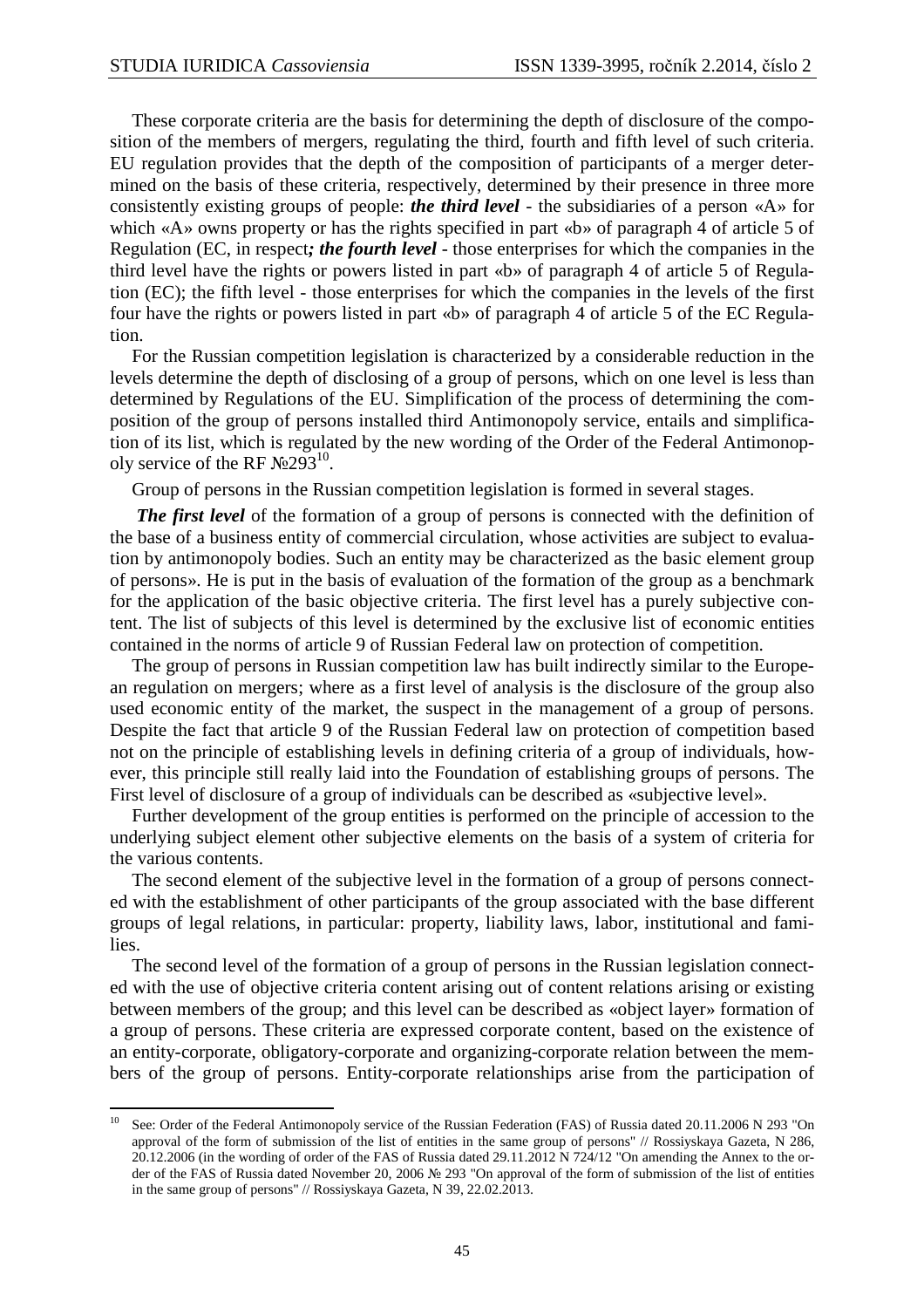other persons in the basic society (paragraph 1 and 3 of part 1 of article 9 of the Russian Federal law on protection of competition). Obligatory-corporate relations are based on the relative presence of different legal relationships, in most cases, on the basis of agreements between subjects: executive agreements (paragraphs 1, 2 part 1, and article 9 of the Russian Federal law on protection of competition) or labor contract (item 2 of part 1 of article 9 of the Russian Federal law on protection of competition). The largest volume in the criteria for the formation of a group of persons occupies organizational relations (paragraph 3 - 6 of part 1 of article 9 of the Russian Federal law on protection of competition). In article 9 of the Russian Federal law on protection of competition criteria for determining the groups also have the contents of the corporate rights of ownership and control. It appears that a significant reduction in the number of grounds on which a person considered in relation to the same group, while under the control of the same person («odd reason»<sup>11</sup> referring to the group of persons), is a significant innovation of the Antimonopoly legislation, introduced in accordance with the third Antimonopoly package of amendments to the Russian Federal law on protection of competition.

The structural composition of such criteria is also close the system of the composition of the criteria used in the Regulations of the EU:

1) sign to the ownership or disposition of more than 50% of shares or assets subject (paragraph 1 of part 1 of article 9 of the Russian Federal law on protection of competition) corresponds to the grounds of paragraph I of part «b» of paragraph 4 of article 5 of the EC Regulation;

2) the criterion of the right to exercise more than 50% of the voting rights (paragraph II of part «b» of paragraph 4 of article 5 of Regulation (EC) corresponds to sign a preferential opportunities in the formation of the Executive bodies of the entity (item 5 and 6 of part 1 of article 9 of the Russian Federal law on protection of competition);

3) the right to appoint more than 50% of members of the Supervisory Board and Executive bodies of the company (paragraph III of part «b» of paragraph 4 of article 5 of Regulation (EC) correlates criterion of the ability to control more than 50% of the vote in determining the quantitative composition of the collegial Executive body or Board of Directors (Supervisory Council, the Board of the Fund), as specified in point 4 of part 1 of article 9 of the Russian Federal law on protection of competition;

4) criterion management capabilities of the undertakings (paragraph IV of part «b» of paragraph 4 of article 5 of Regulation (EC) corresponds to the sign of the realization of functions of the sole Executive body of the Corporation (paragraph 2 of part 1 of article 9 of The Russian Federal law on protection of competition);

5) the basis of legal succession (paragraph III of part «b» of paragraph 4 of article 5 of Regulation (EC) corresponds to the exclusive list of family relations, affecting the formation of a group of persons, that is regulated by paragraph 7 of part 1 of article 9 of the Russian Federal law on protection of competition.

The only difference aggregate corporate criteria established by part 1 of article 9 of the Russian Federal law on protection of competition, from the EU Regulation is the presence of indications of the possibility of the existence of contractual relations of the corporate content, in particular the possibility of the presence of the constituent Treaty, and organizing content, specifying the rights and obligations of its members (shareholders). It seems that this can be a joint agreement establishing the possibility to determine decisions of the management bodies of the company in favor of the minority shareholders that should serve as the basis for incorporating the latest in a group of persons. This opportunity to confirm the existence of same practices in a number of European legal orders, in particular in France.<sup>12</sup>

 $\overline{a}$ 

<sup>&</sup>lt;sup>11</sup> See: DIANOV V., YEGORUSHKIN A., KHOKHLOV E. Response to «Third Antimonopoly package». Moscow: Statute. 2012. P. 16.

See: AVDASHEVA S.B., SHASTITKO A.E. Mentioned work. P. 19-20.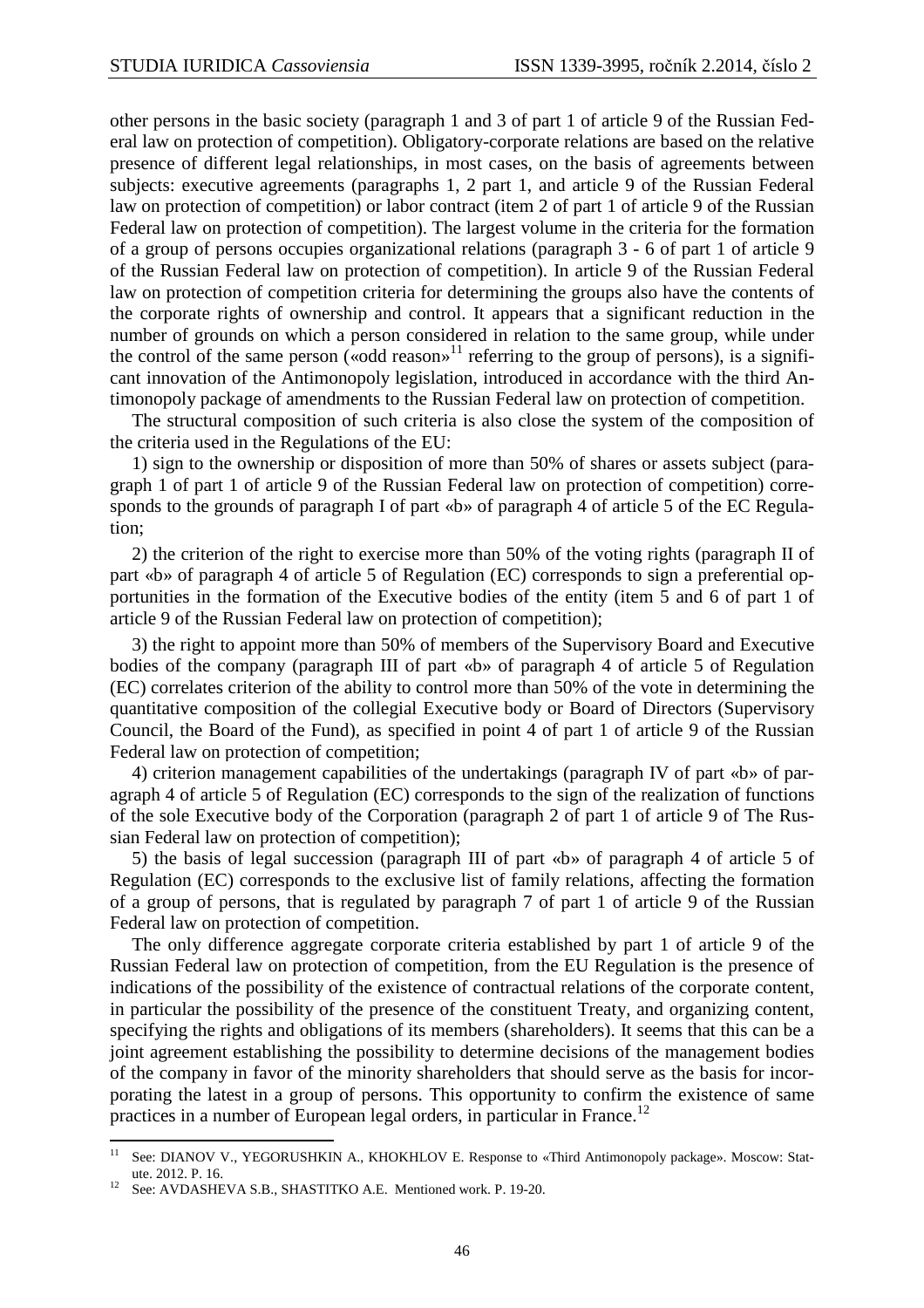Special group of kinship (family) is relations between members of the group of persons (section 7 of part 1 of article 9 of the Russian Federal law on protection of competition).

Third level (the level of the integral criteria for the formation of a group of persons) determining the composition of the group of persons in the Russian competition legislation provides for the application of complex evaluation criteria interactions between the subjects which have no direct relations, determined on the basis of criteria to be used on the second level. Membership of one group of persons on this level is determined on the basis of the availability of indirect signs of corporate control, having a centralized (section 8 of part 1 of article 9 of the Russian Federal law on protection of competition) and decentralized (item 9 of part 1 of article 9 of the Russian Federal law on protection of competition), built on the basis of the multi-polar or joint (group) control.

\*\*\*

Problems of qualification and interpretation of the formation of a group of persons in a modern economic turnover are of purely applied value. Russian Antimonopoly legislation does not directly links the category of «group of persons» and «economic concentration», while the consequences of the actual control over the activities of economically independent subjects of entrepreneurial turnover in the European competition law are regulated by the Commission it is for the economic concentration. However, analysis of the peculiarities of the content of public legal relations within the group of persons shows that the basis of its formation in the conditions of modern market economy lie criteria of corporate management of the various contents.

## **KĽÚČOVÉ SLOVÁ**

skupina osôb, protimonopólne právo, ochrana súťaže, hospodárska činnosť, horizontálna integrácia, vertikálna integrácia.

## **KEY WORDS**

group of persons, antimonopoly law, protection of competition, economic activity, horizontal integration, vertical integration.

## **BIBLIOGRAPHY**

- 1. AVDASHEVA S.B., SHASTITKO A.E. Economic analysis of associates in terms of Antimonopoly regulation. Russian-European centre for economic policy. Moscow: 2005.
- 2. DIANOV V., YEGORUSHKIN A., KHOKHLOV E. Response to «Third Antimonopoly package». Moscow: Statute. 2012.
- 3. DOBROVOSKIJ V.I. Application of corporate law: a practical guide to corporate lawyer. Moscow: Wolters Kluwer 2008.
- 4. GORODOV O.A. Unfair competition: theory and practice. Moscow: Statute. 2008.
- 5. GURIN N.V. Problem of correlation of categories of «associates» and «affiliates» in the legislation of the Russian Federation // the competition law. 2011. N 1.
- 6. KAY J., SILBERTON A. Corporate Governance // Perspectives on Corporate Law: 2. LHB, 1997.
- 7. PETROV, D.A. Antimonopoly legislation: theory and practice of application. S-Pb. Nestor History. 2012.
- 8. PINTO A.R., VISENTI G. The Legal Basis of Corporate Governance in Publicly Held Corporations. P. X.